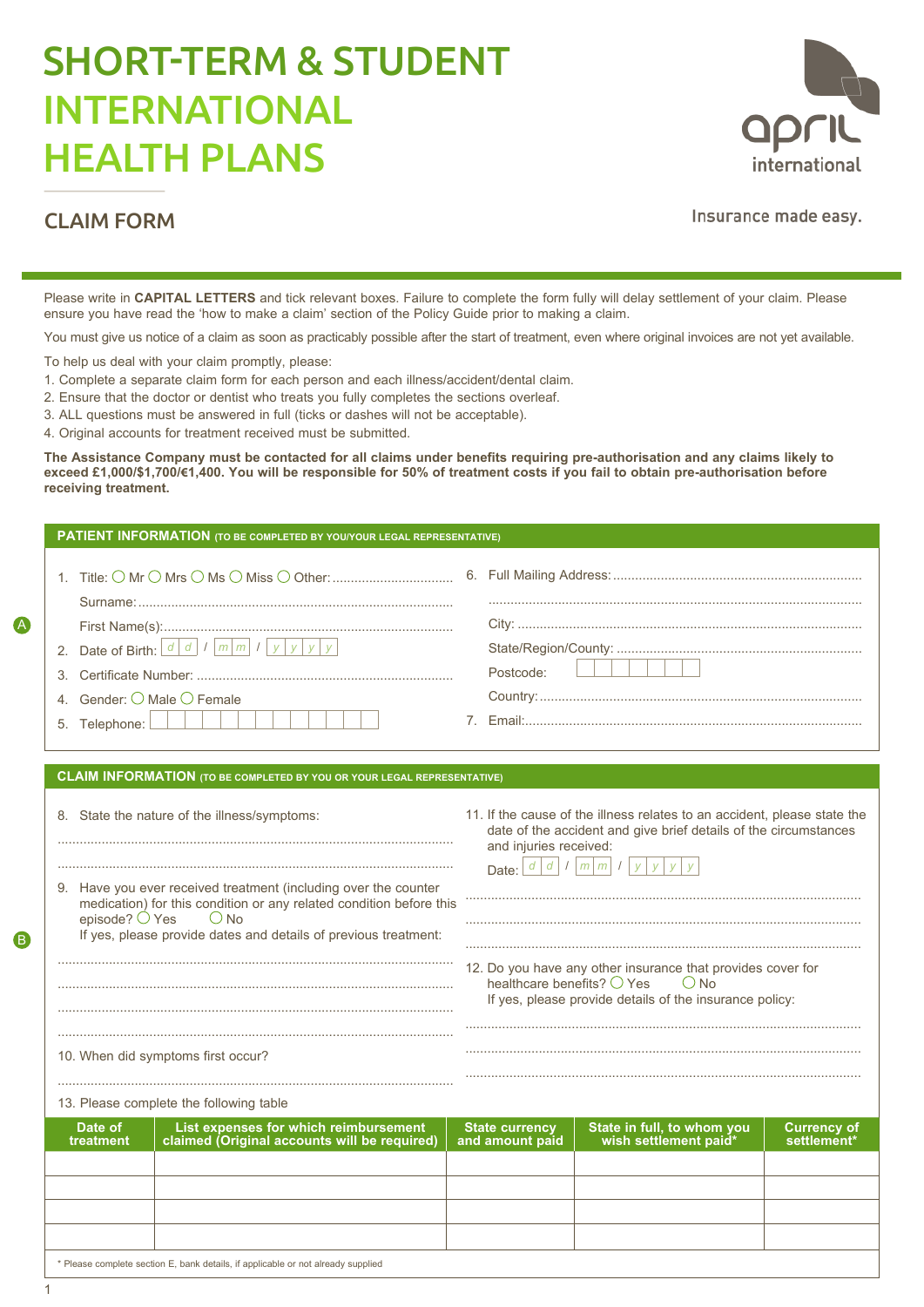| 14. Are further accounts to be submitted? $\bigcirc$ Yes<br>$\bigcirc$ No<br>If so, please provide details:                                                                                                     | 17. Please provide details of other doctors and/or surgeons who<br>have treated you for this or related conditions:                                                                                                                                                                                                                                                                                                                                                                                                                                                                 |
|-----------------------------------------------------------------------------------------------------------------------------------------------------------------------------------------------------------------|-------------------------------------------------------------------------------------------------------------------------------------------------------------------------------------------------------------------------------------------------------------------------------------------------------------------------------------------------------------------------------------------------------------------------------------------------------------------------------------------------------------------------------------------------------------------------------------|
| 15. Is this a continuation of previous or current treatment for which<br>you have already claimed under this plan?<br>$()$ Yes<br>$()$ No<br>If so, please provide details, including a claim reference number: | 18. April International UK handle claims on behalf of their underwriters; XL Catlin<br>Insurance Company UK Ltd and Catlin Underwriting Agencies Limited. CEGA<br>Group have also been appointed to handle some claims. In order to process your<br>claim we require your consent, you do have the right not to give consent, but if<br>you do so we may not be able to process your claim. You are consenting to:<br>April International UK reviewing the information in any additional medical<br>reports or health records that may be requested in order to process your claim. |
| 16. Please provide the name and address of your usual General Physician:                                                                                                                                        | April International UK sharing medical and health information with the<br>$\mathbf{S}$<br>underwriters and CEGA Group.<br>Please initial here to confirm your consent:                                                                                                                                                                                                                                                                                                                                                                                                              |
|                                                                                                                                                                                                                 | $\bigcirc$ I wish to see any report from the doctor before it is sent to you (please see<br>important information in section G)                                                                                                                                                                                                                                                                                                                                                                                                                                                     |
|                                                                                                                                                                                                                 | It is important that you understand that any information, statements or answers<br>made by you to us are your responsibility. You must take reasonable care not to<br>make a misrepresentation when answering these questions.                                                                                                                                                                                                                                                                                                                                                      |
| Postcode:                                                                                                                                                                                                       | I declare that the answers in this form and any other information provided are true<br>and complete to best of my knowledge.                                                                                                                                                                                                                                                                                                                                                                                                                                                        |
| Telephone:                                                                                                                                                                                                      | Signature of Patient (Parent/Guardian to sign if patient is under 16):                                                                                                                                                                                                                                                                                                                                                                                                                                                                                                              |
|                                                                                                                                                                                                                 | Date: $\lfloor d \rfloor d \lfloor l \rfloor m \lfloor m \rfloor l \lfloor y \rfloor y \lfloor y \rfloor$                                                                                                                                                                                                                                                                                                                                                                                                                                                                           |
| THE SECTION(S) BELOW MUST BE COMPLETED BY THE TREATING PHYSICIAN/DENTIST                                                                                                                                        |                                                                                                                                                                                                                                                                                                                                                                                                                                                                                                                                                                                     |
| <b>MEDICAL INFORMATION (TO BE COMPLETED BY TREATING PHYSICIAN)</b>                                                                                                                                              |                                                                                                                                                                                                                                                                                                                                                                                                                                                                                                                                                                                     |

| 19. Please state the date on which the patient first consulted<br>you for this or any similar or related condition:<br>Date: $\lfloor d \rfloor d \lfloor l \rfloor m \lfloor m \rfloor l \lfloor y \rfloor y \rfloor$<br>V | 24. Is the condition likely to be considered congenital or a birth defect?<br>$O$ No<br>$()$ Yes<br>If yes, please provide details:                        |
|-----------------------------------------------------------------------------------------------------------------------------------------------------------------------------------------------------------------------------|------------------------------------------------------------------------------------------------------------------------------------------------------------|
| 20. Please describe the symptoms presented:                                                                                                                                                                                 |                                                                                                                                                            |
|                                                                                                                                                                                                                             | 25. If all or part of the treatment was in respect of elective cosmetic<br>surgery, please indicate the amount or the proportion of the costs<br>involved: |
| 21. Please advise when these symptoms first occurred:                                                                                                                                                                       | 26. Please provide your name and address:                                                                                                                  |
| 22. Please detail your diagnosis of the illness/injury:                                                                                                                                                                     |                                                                                                                                                            |
| 23. Please provide a detailed history including dates of this or any<br>related medical conditions for which previous treatment and/or<br>investigation took place:                                                         | Postcode:<br>Telephone:<br>Email:<br>Signature of treating physician:<br>d<br>d<br>m<br>m<br>Date:                                                         |

C

B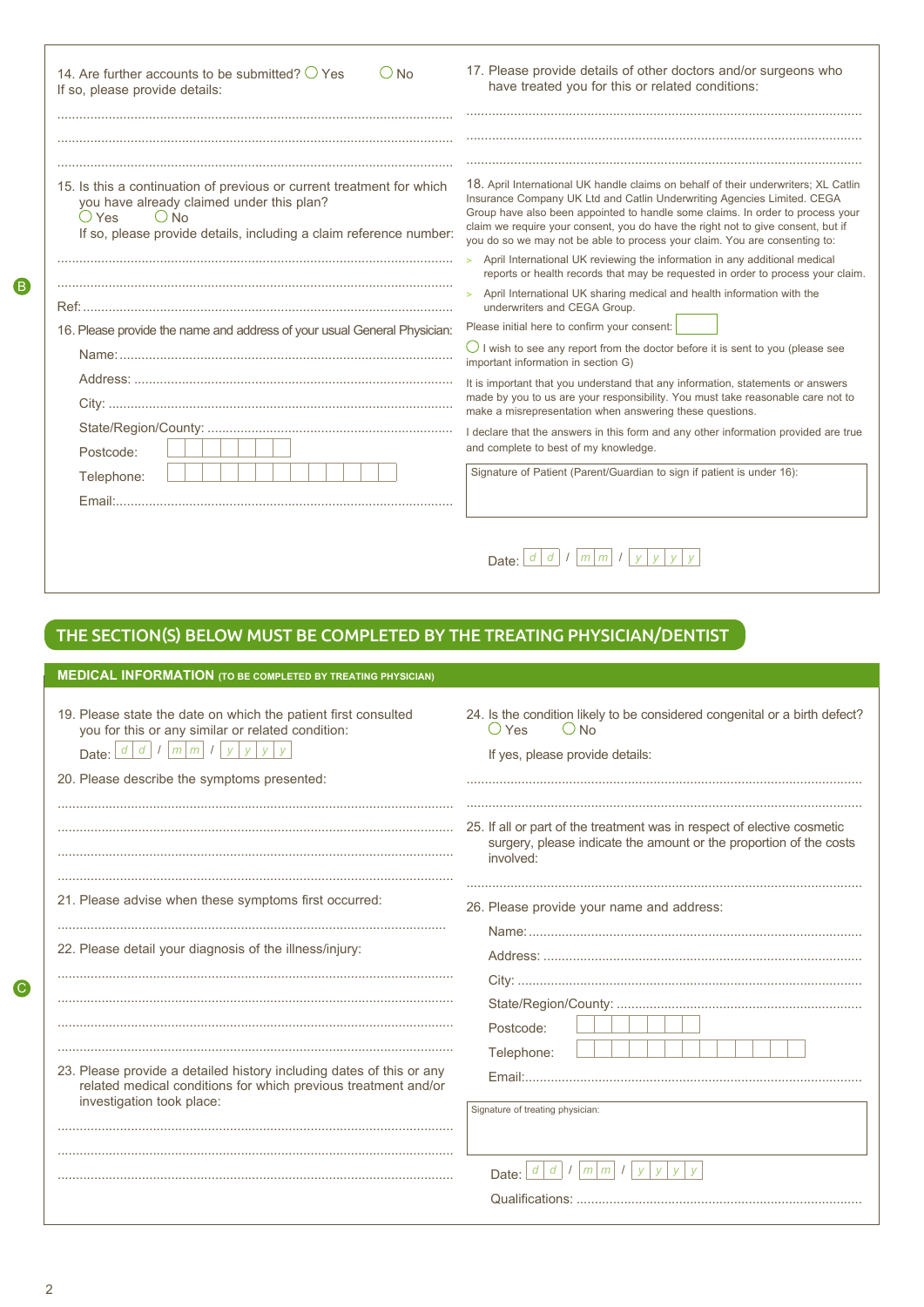| 27. Has the patient attended for a routine check-up in the past 12<br>months and was all necessary treatment concluded?<br>$OYes$ $ONo$<br>28. In your opinion has the patient maintained good dental<br>hygiene? $\bigcirc$ Yes $\bigcirc$ No<br>If not, please provide details: | 30. Please provide your name and address:   |
|-----------------------------------------------------------------------------------------------------------------------------------------------------------------------------------------------------------------------------------------------------------------------------------|---------------------------------------------|
|                                                                                                                                                                                                                                                                                   |                                             |
|                                                                                                                                                                                                                                                                                   |                                             |
|                                                                                                                                                                                                                                                                                   | Postcode:<br>Telephone:                     |
| 29. Please describe the dental necessity for this claim:                                                                                                                                                                                                                          |                                             |
|                                                                                                                                                                                                                                                                                   | Signature of treating dentist:              |
|                                                                                                                                                                                                                                                                                   |                                             |
|                                                                                                                                                                                                                                                                                   | m <sub>l</sub><br>m <sub>l</sub><br>Date: I |
|                                                                                                                                                                                                                                                                                   |                                             |

# **BANK DETAILS**

D

E

F

G

| Please note that our bank requires the BANK SWIFT/BIC number AND the BANK IBAN number for ALL International Transfers of Funds. |  |  |
|---------------------------------------------------------------------------------------------------------------------------------|--|--|
|                                                                                                                                 |  |  |
|                                                                                                                                 |  |  |
|                                                                                                                                 |  |  |
|                                                                                                                                 |  |  |
| Postcode:                                                                                                                       |  |  |
|                                                                                                                                 |  |  |
| Account number:                                                                                                                 |  |  |
| Sort Code (UK only):                                                                                                            |  |  |
| <b>BIC/Swift Code:</b>                                                                                                          |  |  |
| <b>IBAN No:</b>                                                                                                                 |  |  |
|                                                                                                                                 |  |  |

# **SUBMITTING THE FORM**

Please submit the completed claim form along with the supporting invoices and/or receipts by post to: April International UK, Minster House, 42 Mincing Lane, London, EC3R 7AE United Kingdom

If the claim is less than £1,000/\$1,700/€1,400 you can submit the claim form and copies of the invoices and/or receipts by email to: claims@april-international.co.uk

You must retain the original documents as we have the right to request them.

# **IMPORTANT INFORMATION**

**Access to medical reports Act 1988**

Before giving your consent to us obtaining a Medical Report, you should read the following information as it sets out your rights under the above act

- When dealing with your claim, we may need to apply for a medical report from a doctor who has treated you. We need your consent to apply for a report.
- You do have the right not to give consent, but if you do so we may not be able to process your claim.
- If we need a report we will write to you to tell you the date it was requested.
- If you allow us to seek a medical report from a doctor who has treated you, you can indicate in the box above if you wish to see the report (or have a copy of it) before it is sent to us. If you would like to see the report, you will have 21 days to contact the doctor about arrangements for you to see the report. If the 21 days lapses and these

arrangements have not been made then the doctor will send us the report.

- If you disagree with the information in the report, you can contact the doctor to change it. If the doctor does not agree with you, they will ask you to write a statement which includes your views and this will be attached to the report.
- The doctor does not have to show you parts of the medical report if they think it could causes harm to your physical or mental health.
- If the doctor does not want you to see part of their report, they will tell you in writing, but you can still view other parts of the report.
- You can ask the doctor to see the report at any time within six months of the doctor sending it to us.
- Your doctor may charge you for a copy of the report. This charge is not covered by your policy.